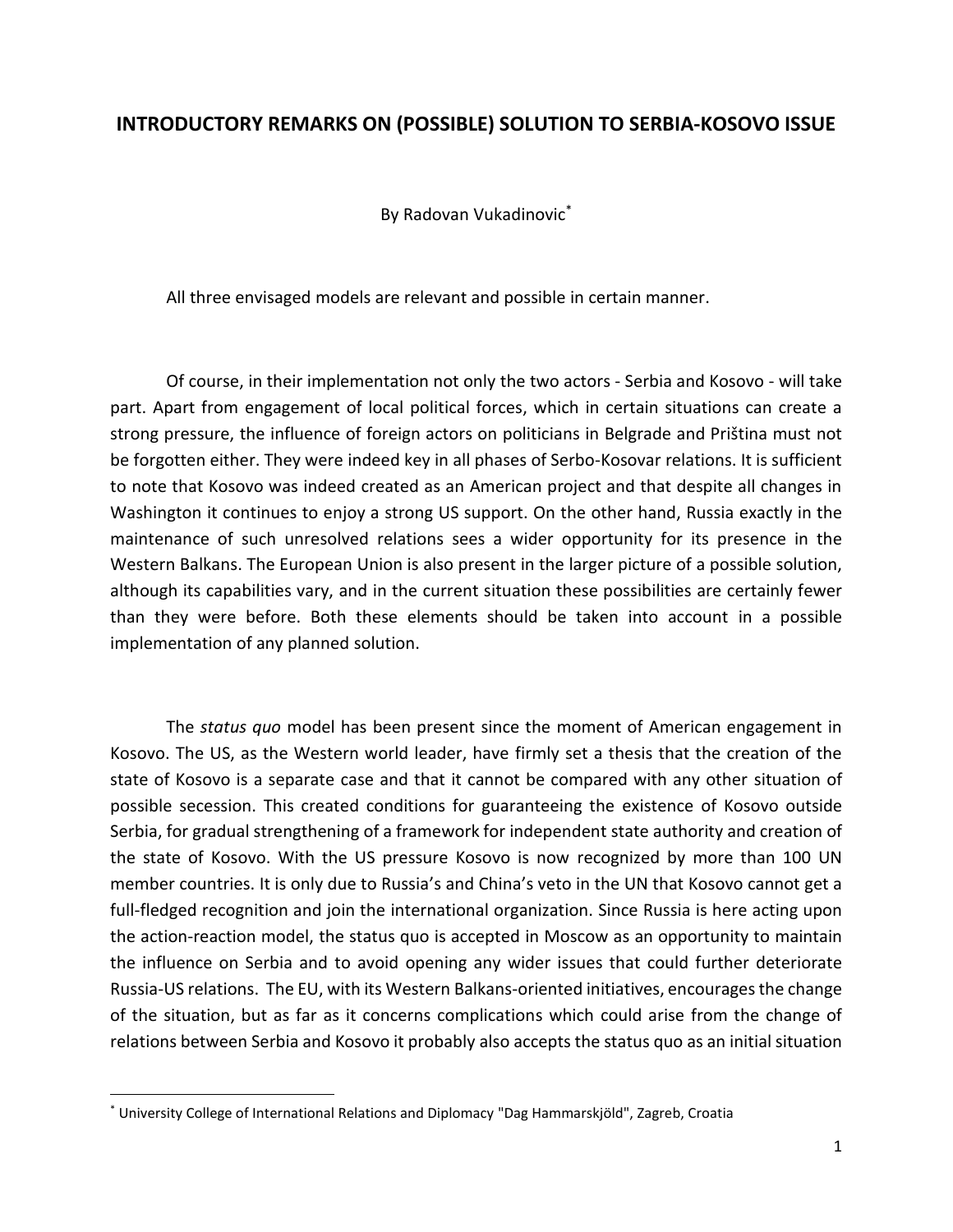of peace which can possibly lead towards further improvements. Turkey has an interest in Kosovo – Serbia relations being resolved, but within its rather conservative approach it apparently does not want to hastily provoke a solution that would be rushed and that could lead to creation of incident situations. China is monitoring the situation from distance and is not hurrying with any stronger engagement that might change the existing status quo.

The idea of an agreed swap of territories was launched as a sort of a trial balloon that could be of value for both Serbian and Kosovo side. But, with two leaders - Aleksandar Vučić and Hashim Thaci - who had the strength (or were tasked) to propose this option, the international community has remained pretty silent. The US politics has sent several different signals, and the EU through its leaders voiced its disapproval fearing consequences it might cause. The Russian politics is rather cautious and is still weighing whether this could lead to the solution of the relations between Serbia and Kosovo and thus weaken the Russian influence in Belgrade. China and Turkey certainly remain interested but without a desire to get actively involved by proposing any solutions.

In wider international circles the idea of swapping territories actually has two paradigms. Advocates of the first one claim the exchange of territory and delimitation of borders is a positive step which could lead to the final solution of the Serbia-Kosovo issue. Provided that it is "carefully" implemented, the land swap could get the support of population on both sides and thus bring the idea of peace closer to both Serbs and Kosovars. The other paradigm is firmly opposing the exchange of territory citing bad experiences from the past, human rights issues and claim that it would cause even deeper divisions and grievances between Albanians and Serbs. Finally, the land swap opponents argue that the issue of influence on neighbors should also be taken into account, since neighboring countries almost all have similar problems. In other words, they fear that, instead of stabilization of one part of the Balkans, this could lead to even wider destabilization of numerous parts which are, at the moment, more or less peaceful, and where no new models of statehood or para-statehood are being considered.

Normalization of relations cannot occur suddenly. Namely, regardless of the influence of internal and external forces it is impossible to imagine a normalization that would not previously resolve several underlying issues for Serb population in Kosovo and the form of Kosovo statehood, assisted and maintained by foreign forces, which could in turn lead to creation of a model of normal relations. In such a model the two sides would recognize each other as sovereign states without mutual pretensions and open issues. In any case it remains a model for some other time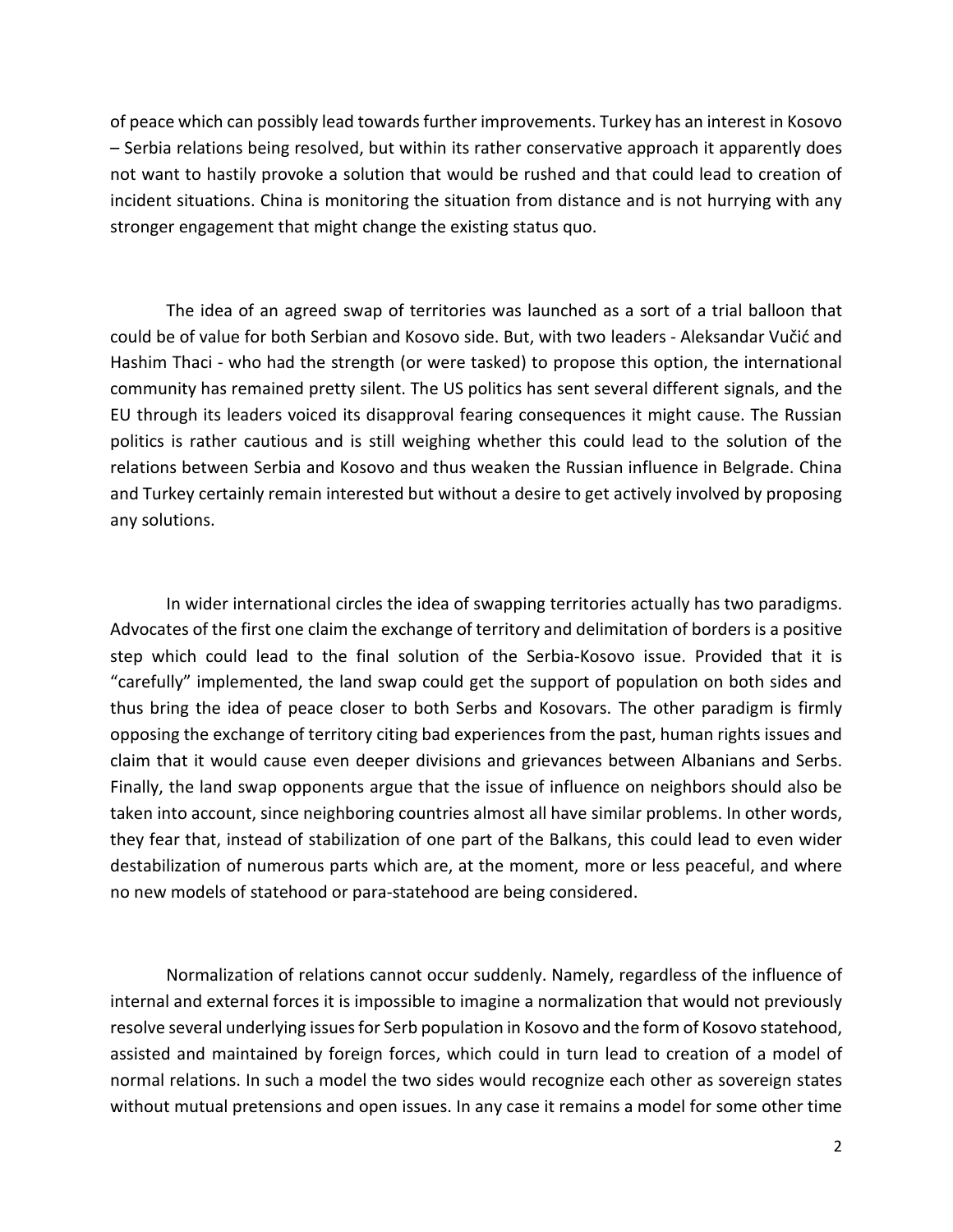in which both national structures would be ready to accept it while major factors – the US, EU and Russia - would find (or would have to find) their interest in accepting and supporting it.

## Croatia's view

Within the present dichotomy of Croatia's foreign policy it is hard to denote a line of a unique view on numerous issues, including the relations with Serbia and possible solution of Serbia-Kosovo relations. Due to the war and all that followed, notwithstanding the time that has elapsed since, the relations between Serbia and Croatia hardly change in political sphere. In economy, culture, science and tourism relations developed much faster and are less influenced by political oscillations, however these are still insufficient to influence political positions on their own. Every reckless statement creates strong reactions and both sides are far from establishing normal neighborly relations.

Relations between Serbia and Kosovo are being looked at in the light of overall, notably political goals. Ever since the escalation of the crisis in Kosovo a part of Croatia's political elite saw it as a great opportunity to weaken Serbia and all sympathies were on the side of Kosovars and their aspiration to create their independent state. Ethnic relations within Croatia were observed within the same framework, with a desire to minimize the rights of Serb minority and help the Albanian minority in every possible way, as well as to clearly show sympathies for the Kosovo issue. For that group of Croatian politicians and analysts every, no matter how small, progress towards better relations between Belgrade and Priština is seen as a bad sign, always founded on a belief that a weak Serbia is desirable for Croatian politics and that Croatia, as a NATO and EU member, must strengthen its uncompromising relations towards Belgrade. Since the Serbian minority was drastically reduced and lacks political strength in Croatia, the supporters of such an approach to Serbia are not overly interested for normal relations between Kosovo and Serbia, believing also that the current situation suits Croatia better. Cold political relations, functional cooperation only where needed and evidently useful, remain characteristics of the current approach to Croatia-Serbia relations and the so-called Kosovo issue is viewed primarily in the context of political benefits for Croatia.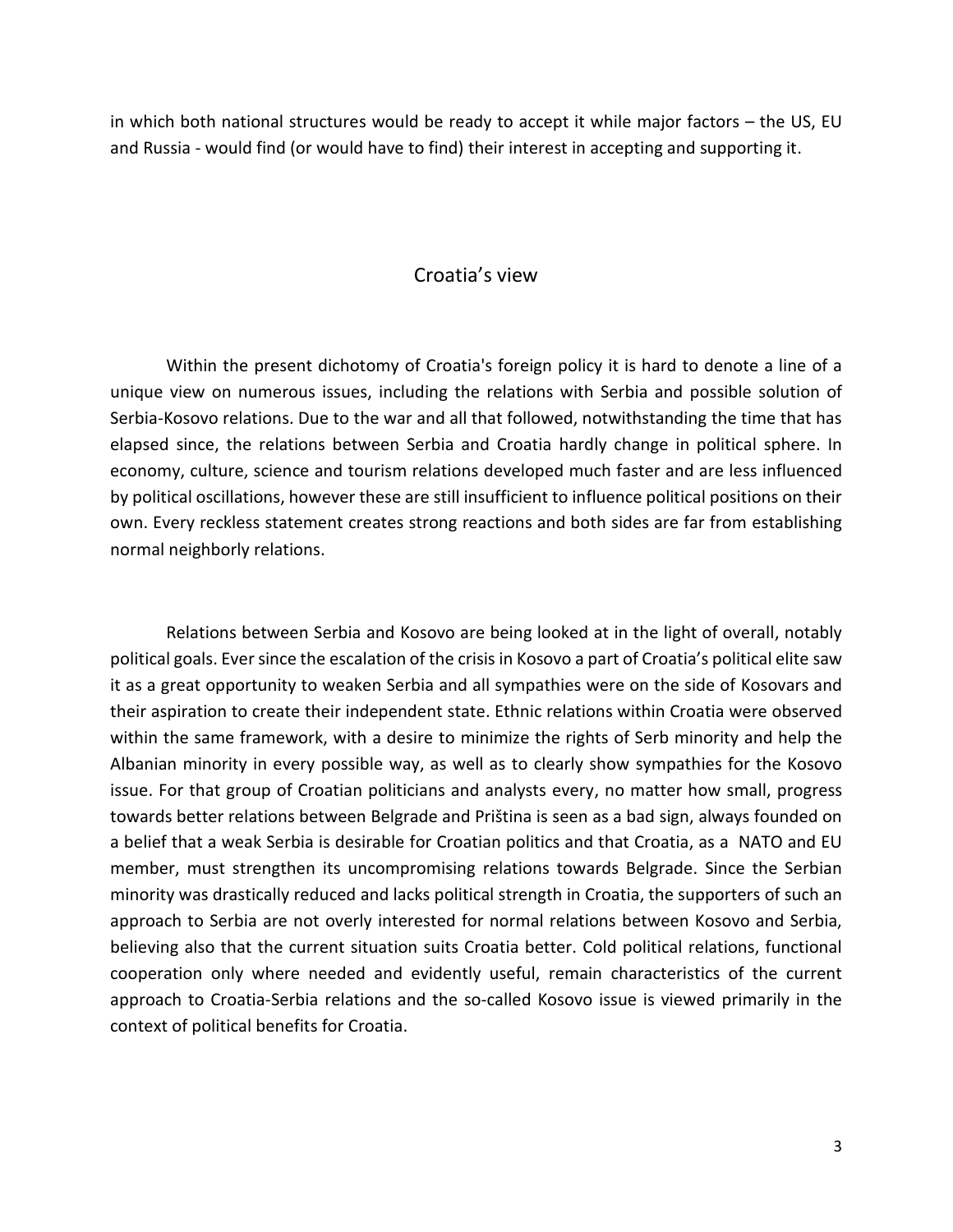Within this group of Croatian actors the idea, or a trial balloon, on the territories swap sparked a special interest. Of course, this interest does not stem from curiosity about the status of future relations between Serbia and Kosovo, but rather from a possibility that this could create some changes on a wider plan. First, this part of Croatian politics is concerned over possible realization of Milorad Dodik's threat of Republika Srpska leaving Bosnia-Hercegovina. Namely, this would make Serbia larger and stronger and the position of Croats in Bosnia-Hercegovina would further deteriorate. Only a smaller number of Croatian analysts are pointing to the possibility that, if that would happen, it would spark a reaction from Croatsin Bosnia-Hercegovina who could then revisit the idea of the third entity and creation of Herceg-Bosnia in some form. This idea is especially strengthened after election of Željko Komšić as the Croat representative in Bosnia-Hercegovina's tripartite presidency and it is obvious that it will continue gaining strength among Croats in Bosnia-Hercegovina.

The other group of Croatian political actors is a bit milder in assessment of possibilities for development of relations between Croatia and Serbia. They appeal to the need to create normal neighborly relations that would benefit both sides. In that context the latest propositions regarding Kosovo are seen as a possibility for reaching a solution in which Croatian politics would not actively participate, but would follow everything that opens new possibilities for improvement. On the bilateral plan Croatia will make efforts to maintain a dialogue with Serbia, to constantly insist on the need on solving open issues and to encourage Serbian politics on its path towards EU. This is seen as the best opportunity for development of bilateral relations, but also as a path towards resolving Serbia-Kosovo issues.

Although not specially accented in this approach, in both approaches it is evident that Croatia will use its voice during Serbia's possible EU entry. This was already announced on several occasions when values that Serbia would have to accept were emphasized, as well as insistence on resolving specific issues dating from Serbia's aggression against Croatia (notably the issue of missing persons). Although this cannot influence Serbo-Kosovar relations directly, it is evident that such Croatian position will have a wider importance for relations in the region and for possible weakening or strengthening of Serbian political positions regarding the EU, and through that for possibilities for resolving the Kosovo issue.

The importance of bilateral relations between Croatia and Serbia by far exceed the mere relations between the two neighboring countries. They reflect the issues of relations from the past, position of ethnic minorities, relations towards neighbors(notably Bosnia-Hercegovina), but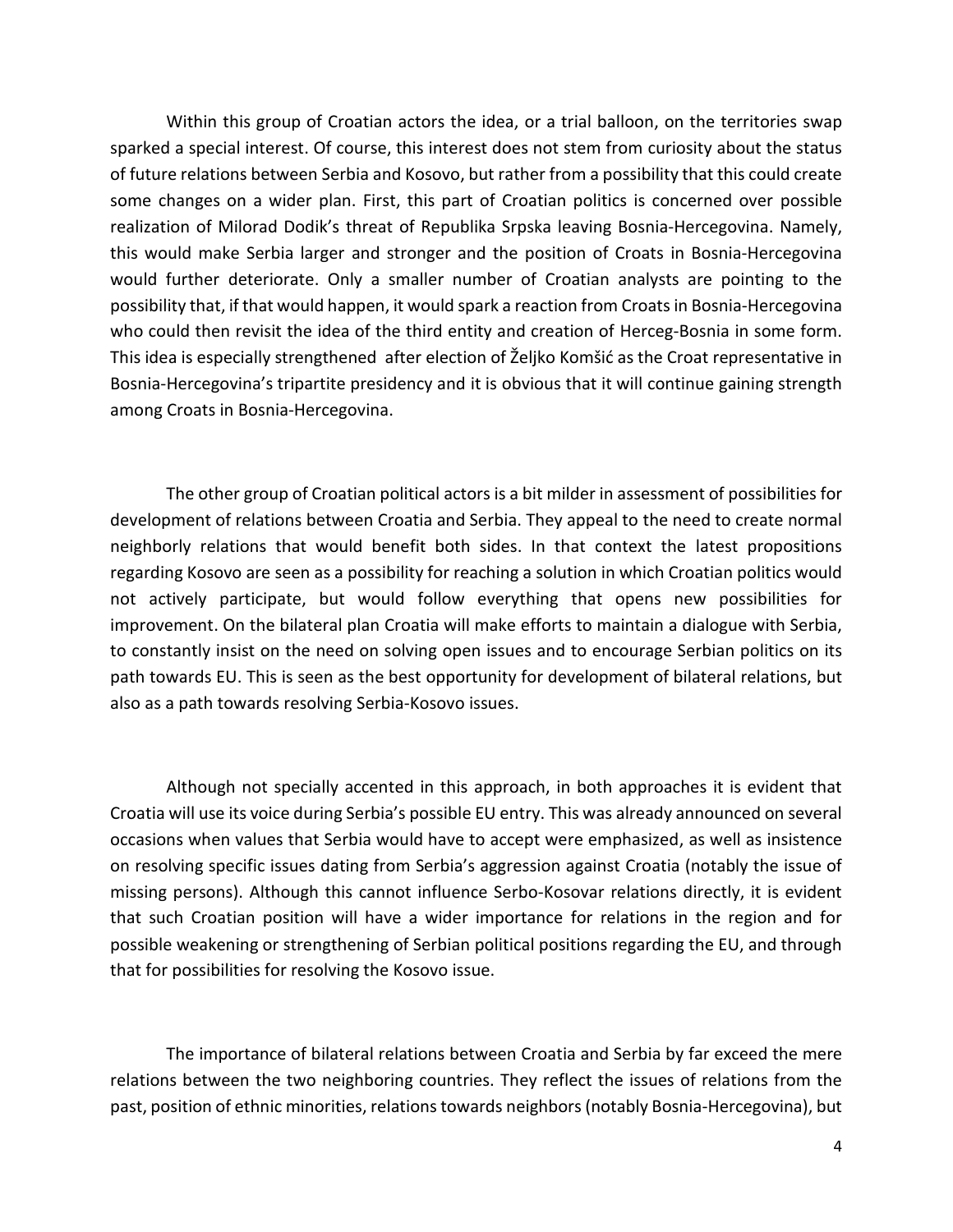also a wider plethora of relations in the Western Balkans. Croatia views its political relations with Serbia as an important axis not only of their bilateral relations, but also for relations towards other actors in the Balkans. The above mentioned situation in Bosnia-Hercegovina remains the one that will occupy the attention of Croatian politics for a long time to come, since due to the length of their mutual border, economic relations and Croat people living there Croatia has a vested interest in positive development of relations, but at the same time must pay attention to all the dangers that might arise from possible changes in Bosnia-Hercegovina (stronger Serbia's influence, more independent politics of Republika Srpska).

On the other hand, Croatia still has an open border issue with Montenegro (Prevlaka) and there is also the issue of property over "Jadran" training ship which is raised from time to time by the Croatian side. New relations in Macedonia are also important for Croatian politics and it is maximally engaged in advocating for acceptance of the country's new name, same as in a bid that Macedonia shortly becomes a NATO member and eventually joins the EU.

However, these relations with other Balkans countries are overshadowed by relations between Croatia and Serbia and by the view that the stability in the region substantially depends on these two actors. This view is in large part shared by European leaders who never miss the opportunity to underline the need for stabilization and are leaving possibilities for EU entry opened (some day in distant future).

The turbulent situation in the Western Balkans however shows some features that can be seen as a common denominator of problems. The whole region faces a difficult economic situation, lacks foreign investments, sees deep splits within the societies, considerable emigration of young and qualified workforce, corruption, fear of immigration and low level of mutual trust and cooperation. On the other hand nationalisms and xenophobia are on the rise, which in certain situations influence political leaders as well.

In some countries (Kosovo, Macedonia, Croat part of Bosnia), NATO and EU membership are seen as miraculous solutions for all the problems. However, since due to various reasons the initiatives from these organizations are being prolonged, convictions that Euro-Atlantism represents the salvation are gradually loosing foot.